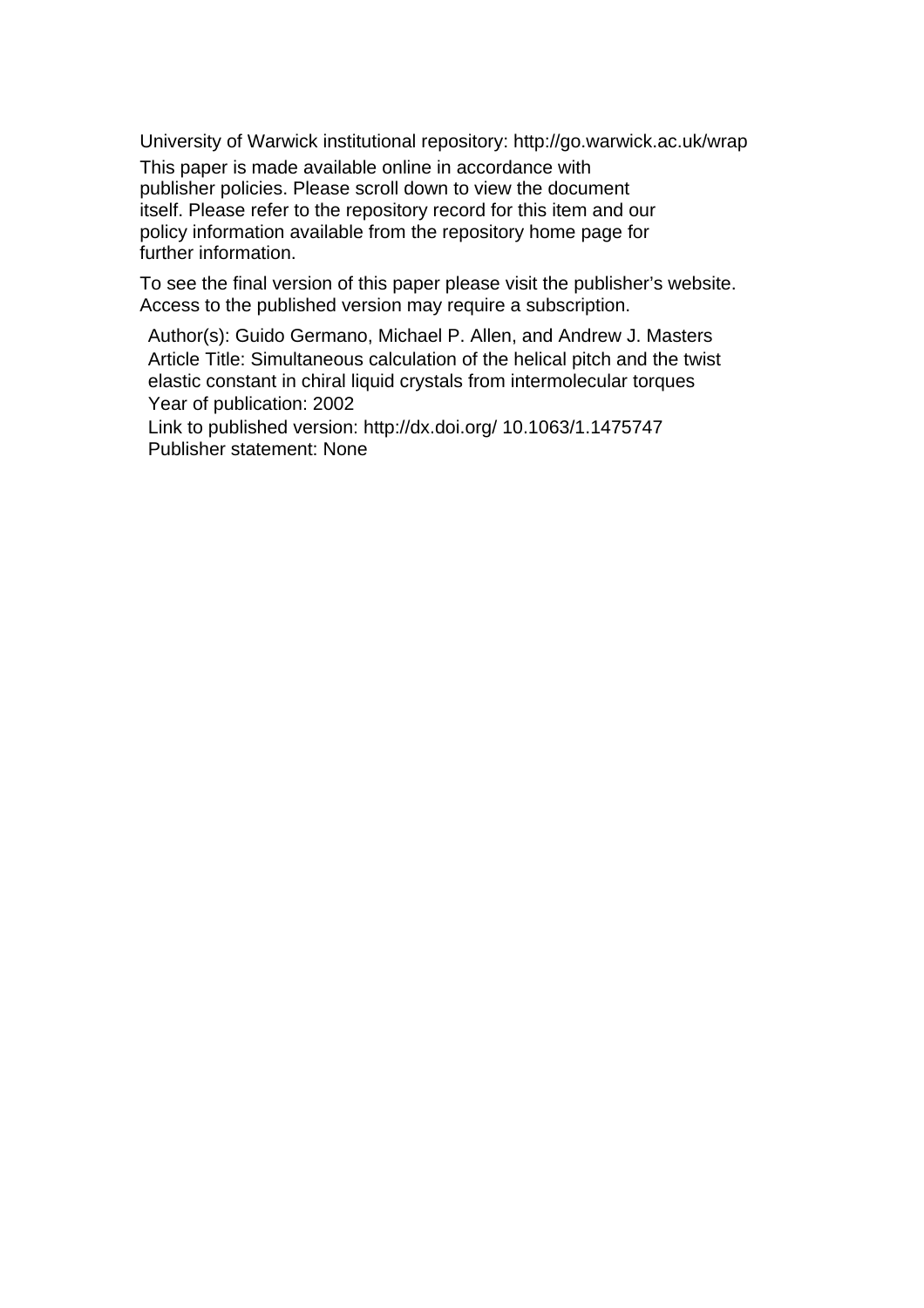# Simultaneous calculation of the helical pitch and the twist elastic constant in chiral liquid crystals from intermolecular torques

Guido Germano<sup>∗</sup>

Theoretische Physik, Universität Bielefeld, 33501 Bielefeld, Germany

Michael P. Allen

Centre for Scientific Computing and Department of Physics, University of Warwick, Coventry CV4 7AL, UK

Andrew J. Masters

Department of Chemistry, University of Manchester, Oxford Road, Manchester M13 9PL, UK

We present a molecular simulation method that yields simultaneously the equilibrium pitch wavenumber q and the twist elastic constant  $K_2$  of a chiral nematic liquid crystal by sampling the torque density. A simulation of an untwisted system in periodic boundary conditions gives the product  $K_2q$ ; a further simulation with a uniform twist applied provides enough information to separately determine the two factors. We test our new method for a model potential, comparing the results with  $K_{2q}$  from a thermodynamic integration route, and with  $K_{2}$  from an order fluctuation analysis. We also present a thermodynamic perturbation theory analysis valid in the limit of weak chirality.

PACS numbers: 61.30.Cz,61.20.Ja,02.70.Ns,02.70.Uu,31.15.Qg

# I. INTRODUCTION

Chirality is of paramount importance in chemistry as well as in liquid crystal (LC) display technology, where devices are often based on the interaction of chiral or twisted nematic LCs with polarized light having the same wavelength as their pitch  $P$ , that is the distance over which the director rotates through an angle  $2\pi$ <sup>1</sup>. Therefore, there is an understandable interest in forecasting the pitch of mesophases, be they pure liquids of chiral molecules, or solutions of chiral dopants in achiral solvents, from a knowledge of their molecular structures. In a molecular simulation, it is currently impractical to realize the equilibrium pitch for a given system: the length and time scales are too long. However, the pitch is determined by phenomenological coefficients in the elastic free energy, and these coefficients may be obtained by other methods. When a finite pitch is imposed externally, for instance by the condition of compatibility with periodic boundary conditions  $(PBCs)$ ,<sup>2</sup> a free energy difference arises between otherwise equivalent systems of mirror-image molecules. By computing the chemical potential difference between right- and left-handed forms of a dopant molecule, for instance, the helical twisting power may be deduced. This approach was first proposed for the case where the dopant is a dimer, essentially composed of two solvent molecules in a particular conforma- $\tau$  tion:<sup>3,4</sup> in this case, the chemical potential difference may be calculated with good statistics. Later, this quantity has been calculated by a more conventional approach, namely thermodynamic integration: one enantiomer is slowly mutated into the other in a step-by-step calculation.<sup>5</sup> This removes the restriction to dimers, but the technique is computationally expensive, and care must

be taken: the quantity of interest is very small in comparison with the absolute values calculated in the simulation. By whatever means the appropriate term in the free energy is obtained, it may be shown to reduce to a product  $h = K_2q$  of the twist elastic constant  $K_2$  and the wavenumber  $q = 2\pi/P$  characterizing the equilibrium pitch P.

In sec. II we propose a new method that is also quite general, but simpler, since it does not require mutation of the system. Instead, the results come from equilibrium torque measurements in runs with conventional and twisted PBCs; moreover, the results may be combined to yield  $K_2$  and q separately. In sec. III we describe the model potential and the simulation procedure used to test the method. The results are presented in sec. IV and a final discussion in sec. V concludes this paper.

# II. THEORY

For notational convenience we assume that the total potential energy of the system, denoted  $\mathcal{U}_{\lambda}$ , may be written so as to depend on a chirality parameter  $\lambda$ ; that changing the sign of  $\lambda$  gives an enantiomeric system, i.e. one with the opposite sign of equilibrium pitch wavenumber, which we denote  $q_{\lambda}$ ; and that  $\lambda = 0$  corresponds to a molecular model which is achiral by symmetry. Later, we shall consider the case in which  $\lambda$  measures the strength of a chiral perturbation term in the potential, paying attention to the limit of small  $\lambda$ , but we do not make that assumption at this stage:  $\lambda$  might represent some internal parameter defining molecular structure, for example a twist angle about some bond, which is not necessarily small. More generally,  $\lambda$  may be a thermodynamic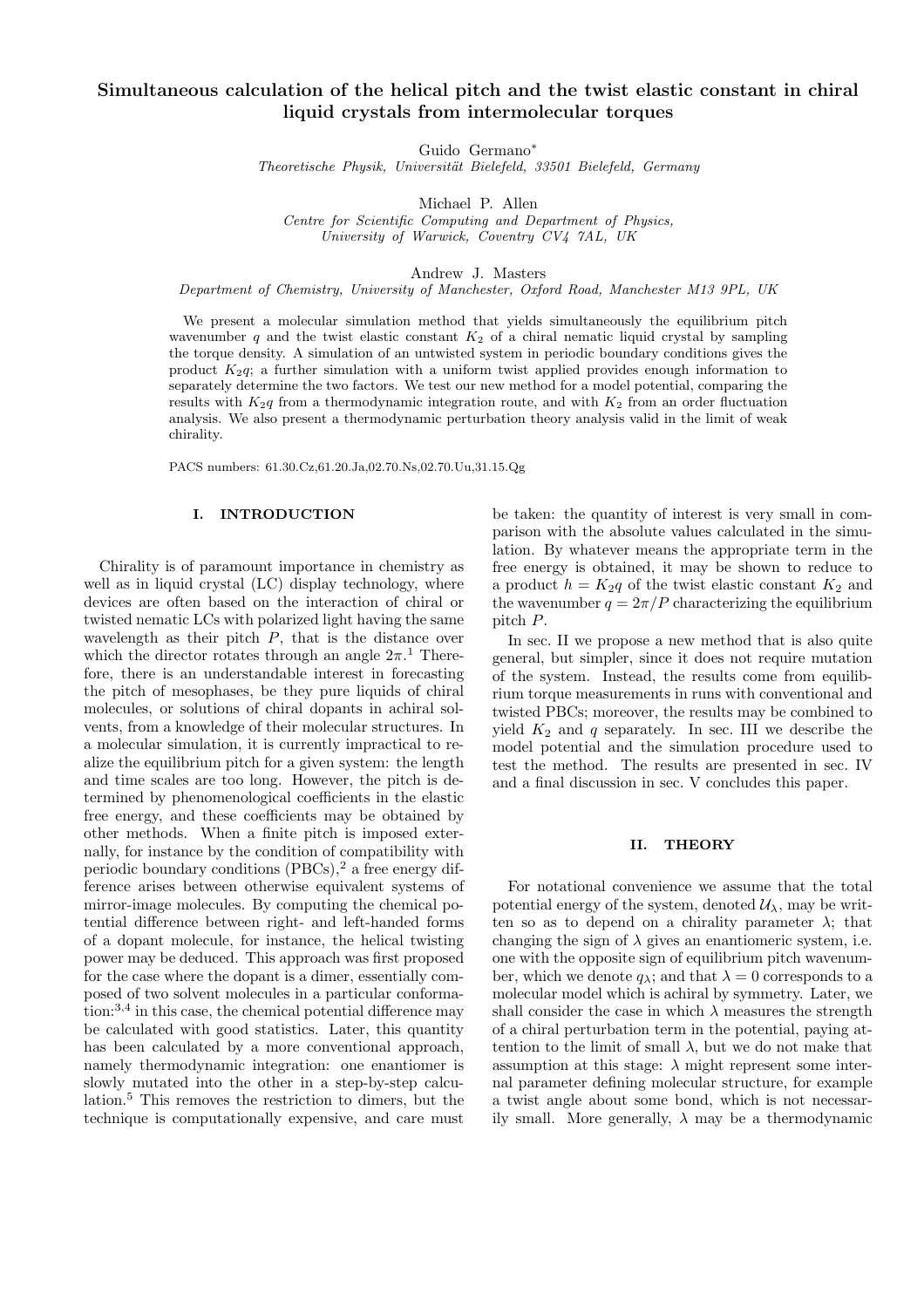integration parameter.

The Frank elastic free energy for a chiral nematic (cholesteric) phase with equilibrium pitch  $q_{\lambda}$  is<sup>1</sup>

$$
\mathcal{F} = \frac{1}{2} \int \left\{ K_1 (\nabla \cdot \hat{\mathbf{n}})^2 + K_2 [\hat{\mathbf{n}} \cdot (\nabla \times \hat{\mathbf{n}}) + q_\lambda]^2 + K_3 [\hat{\mathbf{n}} \times (\nabla \times \hat{\mathbf{n}})]^2 \right\} d\mathbf{r};
$$
\n(1)

 $K_1$ ,  $K_2$  and  $K_3$  are the splay, twist and bend elastic constants; the unit vector  $\hat{n}(r)$  represents the director field. Inserting the expression for the director of a phase uniformly twisted along the z axis,

$$
\hat{n}(r) = (\cos \phi(z), \sin \phi(z), 0)
$$
  
\n
$$
\frac{d\phi(z)}{dz} = k = \text{constant},
$$
\n(2)

and integrating over the volume  $V$ , we get

$$
\mathcal{F}_{k,\lambda} = \frac{1}{2} V K_2 (k - q_\lambda)^2 , \qquad (3)
$$

where the subscripts remind us of the dependence on both the twist wavenumber  $k$  and the chirality strength λ. The reference state of minimum (here zero) free energy has  $k = q_{\lambda}$ ; nematics are called chiral if  $q_{\lambda} \neq 0$ and twisted if  $k \neq q_\lambda$ . Uniform twists with  $k \neq q_\lambda$  are due, typically, to boundary conditions produced by the interaction with surfaces. However, in computer simulations the same effect can be introduced in a bulk cell of fluid through the influence of the PBCs. In conventional, untwisted, PBCs, periodicity restricts the helical pitch such that an integer number of half-turns take place in one box length. This means that

$$
\frac{P}{L_z} = \frac{2}{n_z} \qquad kL_z = 2\pi \frac{L_z}{P} = n_z \pi ,
$$

where  $L_z$  is the length of the simulation box and  $n_z$  is an integer. The state with k closest to  $q_{\lambda}$  has the lowest free energy, but states with nearby values of  $n_z$  are metastable: there is a free energy barrier between states of different  $n_z$ . In twisted PBCs,<sup>2</sup> the coordinates and orientations of image molecules in the neighbouring simulation boxes along the  $\pm z$  direction are rotated by a quarter turn,  $\pm \pi/2$ , with respect to their values in the reference box. In this case, the pitch may take values

$$
\frac{P}{L_z} = \frac{2}{n_z + \frac{1}{2}} \qquad kL_z = 2\pi \frac{L_z}{P} = (n_z + \frac{1}{2})\pi.
$$

It should be borne in mind that in computer simulations, if we were to use a molecular model with a realistic degree of chirality, the state closest to  $q_{\lambda}$  would generally be  $k =$ 0, because the accessible length scales in simulations are substantially shorter than the natural equilibrium pitches seen experimentally.

# A. Thermodynamic integration method

Using eqn (3), the free energy difference between two enantiomeric phases, that have equilibrium twist wavenumbers  $q_{\pm\lambda} = \pm q_{\lambda}$  of opposite sign, is

$$
\Delta \mathcal{F}_{k,\pm\lambda} \equiv \mathcal{F}_{k,\lambda} - \mathcal{F}_{k;-\lambda}
$$
  
=  $\frac{1}{2} V K_2 \left[ (k - q_\lambda)^2 - (k + q_\lambda)^2 \right]$   
=  $-2 V K_2 q_\lambda k$ . (4)

This free energy difference may be computed in a simulation by thermodynamic integration along a path which mutates all molecules into their mirror-image forms, while maintaining the system in a state of constant nonzero k through the chosen PBCs. Hence, such a technique will yield the product  $h_{\lambda} \equiv K_2 q_{\lambda}$ , and the value of  $q_{\lambda}$  may be deduced from a separate calculation of  $K_2$ (which may also depend on  $\lambda$ , but we suppress this in the notation, anticipating that the dependence will be higher-order than linear). Assuming that we need only consider the excess (non-ideal) contribution to  $\mathcal{F}$ , the explicit formula follows from the statistical mechanical relation

$$
\frac{\partial \mathcal{F}_{k,\lambda}}{\partial \lambda} = \left\langle \frac{\partial \mathcal{U}_{\lambda}}{\partial \lambda} \right\rangle_{k,\lambda}
$$

which underpins thermodynamic perturbation theory.<sup>6,7</sup> This gives the free energy difference between two enantiomeric phases at a specified twist wavenumber  $k$ 

$$
\Delta \mathcal{F}_{k,\pm\lambda} = \int_{-\lambda}^{\lambda} \frac{\partial \mathcal{F}_{k,\lambda'}}{\partial \lambda'} d\lambda' = \int_{-\lambda}^{\lambda} \left\langle \frac{\partial \mathcal{U}_{\lambda'}}{\partial \lambda'} \right\rangle_{k,\lambda'} d\lambda'
$$

$$
\equiv \int_{-\lambda}^{\lambda} \left\langle \mathcal{U}_{\lambda'}^c \right\rangle_{k,\lambda'} d\lambda', \tag{5}
$$

where  $\langle \ldots \rangle_{k,\lambda'}$  represents a simulation average conducted at chirality  $\lambda'$ , in boundaries which impose a twist wavenumber  $k$ , and we have defined

$$
\mathcal{U}_{\lambda}^{\rm c} \equiv \frac{\partial \mathcal{U}_{\lambda}}{\partial \lambda} \,. \tag{6}
$$

Hence

$$
h_{\lambda} \equiv K_2 q_{\lambda} = -\frac{1}{2Vk} \int_{-\lambda}^{\lambda} \langle \mathcal{U}_{\lambda}^c \rangle_{k,\lambda'} d\lambda' \,. \tag{7}
$$

Thus, we may approach the calculation of the helical pitch in the standard framework of thermodynamic linear response theory, but we rely on the explicit calculation of the appropriate potential energy derivative with respect to  $\lambda$ , eqn (6).

### B. Torque measurement method

The method to be examined here exploits the microscopic expression for the torque per unit area.<sup>2</sup> Begin by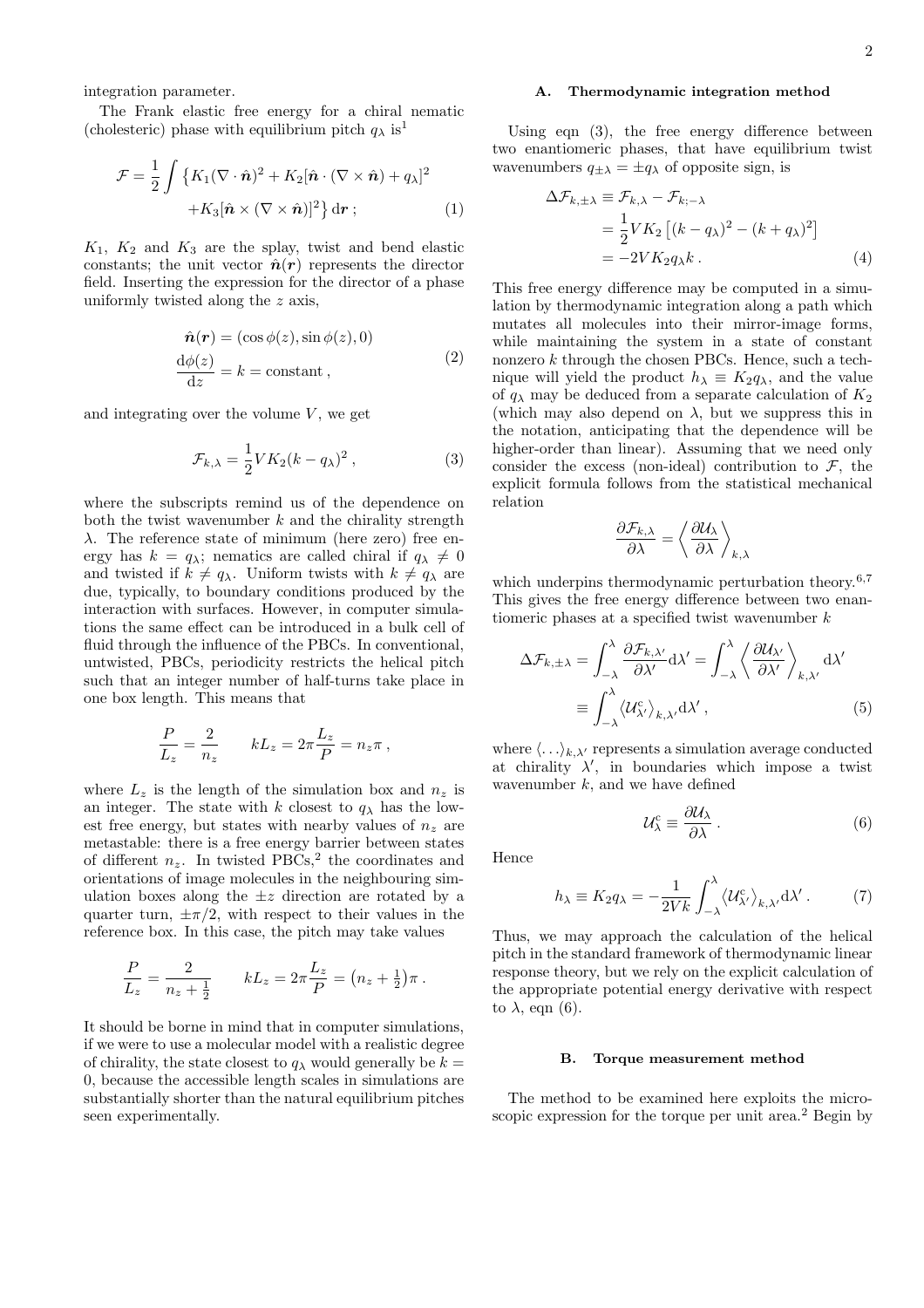defining the tensor

$$
\Pi_{\alpha\beta} = -\sum_{i} r_{i\alpha} \tau_{i\beta} = -\frac{1}{2} \sum_{i \neq j} r_{ij\alpha} \tau_{ij\beta}
$$

$$
= -\frac{1}{2} \sum_{i < j} r_{ij\alpha} \left( \tau_{ij\beta} - \tau_{ji\beta} \right) , \tag{8}
$$

with  $\alpha, \beta = x, y, z; r_{ij\alpha} = r_{i\alpha} - r_{j\alpha}$  is the  $\alpha$  component of the separation of the centers of mass;  $\tau_{i\beta}$  is the  $\beta$ component of the torque acting on molecule  $i$ 

$$
\tau_i = -\hat{e}_i \times \frac{\partial}{\partial \hat{e}_i} \mathcal{U}_{\lambda} , \qquad (9)
$$

where  $\hat{e}_i$  is a unit vector along the main molecular axis (the molecule may not be uniaxial). In eqn (8) we have assumed that  $\tau_i$  can be expressed in pairwise contributions  $\tau_{ij}$  from all other molecules  $j; \tau_{ji}$  is the corresponding torque exerted on  $j$  by  $i$ . With the twist axis chosen along z, we shall be interested in the component  $\Pi_{zz}$ , which we denote  $\Pi_{\lambda}$  henceforth to highlight the explicit dependence on  $\lambda$ , while maintaining notational simplicity. The torque per unit area may then be expressed microscopically:<sup>2</sup>

$$
\frac{\partial \mathcal{F}_{k,\lambda}}{\partial k} = \langle \Pi_{\lambda} \rangle_{k,\lambda} . \tag{10}
$$

Comparison of this equation with the macroscopic ex $presion<sup>1</sup>$ 

$$
\frac{1}{V}\frac{\partial \mathcal{F}_{k,\lambda}}{\partial k} = K_2(k - q_\lambda),\tag{11}
$$

once with  $k = 0$  and once with  $k \neq 0$ , gives the equations

$$
h_{\lambda} \equiv K_2 q_{\lambda} = -\frac{\langle \Pi_{\lambda} \rangle_{0,\lambda}}{V} \tag{12}
$$

$$
K_2(q_{\lambda} - k) = -\frac{\langle \Pi_{\lambda} \rangle_{k, \lambda}}{V} \tag{13}
$$

and hence

$$
K_2 = \frac{\langle \Pi_\lambda \rangle_{k,\lambda} - \langle \Pi_\lambda \rangle_{0,\lambda}}{Vk} = \frac{1}{V} \left. \frac{\partial \langle \Pi_\lambda \rangle_{k,\lambda}}{\partial k} \right|_{0,\lambda} \tag{14}
$$

$$
q_{\lambda} = \frac{-k \langle \Pi_{\lambda} \rangle_{0,\lambda}}{\langle \Pi_{\lambda} \rangle_{k,\lambda} - \langle \Pi_{\lambda} \rangle_{0,\lambda}} = \frac{-\langle \Pi_{\lambda} \rangle_{0,\lambda}}{\partial \langle \Pi_{\lambda} \rangle_{k,\lambda} / \partial k|_{0,\lambda}}.
$$
 (15)

Thus, for molecules of a given chirality  $\lambda$ , two simulations with different values of  $k$  are sufficient to determine  $K_2$  and  $q_\lambda$  separately: this is one of the principal results of this paper. Note that in eqns (12–15), it is not necessary to write  $\mathcal{U}_{\lambda}$  or  $\Pi_{\lambda}$  explicitly as a function of  $\lambda$ , as no thermodynamic integration with respect to a chirality parameter is used. The same formulae hold equally well for pure phases, where every molecule is chiral, and solutions, where chiral and achiral molecules are mixed. Eqn  $(14)$  has previously been used<sup>2</sup> to calculate  $K_2$  in fluids of achiral molecules, for which  $\langle \Pi_0 \rangle_{0,0} = 0$  but  $\langle \Pi_0 \rangle_{k,0} \neq 0$ ; and eqn (12) has recently been proposed<sup>8–10</sup> as a route to  $h_{\lambda}$  for chiral molecules, for which  $\langle \Pi_{\lambda} \rangle_{0,\lambda} \neq 0$ . We note in passing that the tensor  $\Pi_{\alpha\beta}$ was first introduced in expressions for the flexoelectric coefficients of pear- and banana-shaped mesogens, $^{11}$  and that these expressions have recently been used in simulations.<sup>12</sup>

We emphasize that  $\Pi$  is defined in terms of *internal* molecule-molecule torques, not the torques applied to the system at the boundaries, which may be necessary to maintain a twisted nematic state. The link with the externally applied torque per unit area is made by analogy with the derivation of the usual virial expression for the pressure<sup>7,13</sup>. Consider the relation

$$
\left\langle \frac{\partial}{\partial t} \sum_{i} r_{i\alpha} j_{i\beta} \right\rangle = \left\langle \sum_{i} v_{i\alpha} j_{i\beta} \right\rangle + \left\langle \sum_{i} r_{i\alpha} \tau_{i\beta}^{\text{tot}} \right\rangle = 0,
$$

where  $j_{i\beta}$  is a component of the intrinsic angular momentum of molecule i and  $\tau_{i\beta}^{\text{tot}} = \tau_{i\beta} + \tau_{i\beta}^{\text{ext}}$  is the total torque on the molecule due to both internal and external (boundary) effects. Separating these two contributions, and noting that  $v_{i\alpha}$  and  $j_{i\beta}$  are uncorrelated, gives

$$
\langle \Pi_{\alpha\beta} \rangle = \left\langle \sum_{i} r_{i\alpha} \tau_{i\beta}^{\text{ext}} \right\rangle . \tag{16}
$$

This equation applies regardless of the degree of twist, or the molecular chirality. The expression on the right (divided by  $V$ ) is the macroscopic torque per unit area applied to the system; the expression on the left is entirely in terms of internal torques.

# C. Weak chirality

The expressions of the previous section hold for arbitrary values of chirality strength  $\lambda$ . It will prove useful to consider the case of weak chirality, anticipating linear dependence on  $\lambda$  of  $q_{\lambda}$  and  $h_{\lambda} \equiv K_2 q_{\lambda}$ :

$$
q_{\lambda} = q' \lambda \qquad h_{\lambda} = h' \lambda , \qquad (17)
$$

where  $q'$  and  $h'$  are the proportionality constants to be determined. The free energy relations of interest to us, at small  $\lambda$  and k, are

$$
\frac{1}{V} \left. \frac{\partial \mathcal{F}_{k,\lambda}}{\partial \lambda} \right|_{k,0} = -h'k \tag{18a}
$$

$$
\frac{1}{V} \left. \frac{\partial \mathcal{F}_{k,\lambda}}{\partial k} \right|_{0,\lambda} = -h' \lambda \tag{18b}
$$

$$
\frac{1}{V} \left. \frac{\partial^2 \mathcal{F}_{k,\lambda}}{\partial \lambda \partial k} \right|_{0,0} = -h' \,. \tag{18c}
$$

We apply thermodynamic linear response theory,  $6,7$  restricting our interest to the class of models for which the total inter-molecular (internal) potential energy of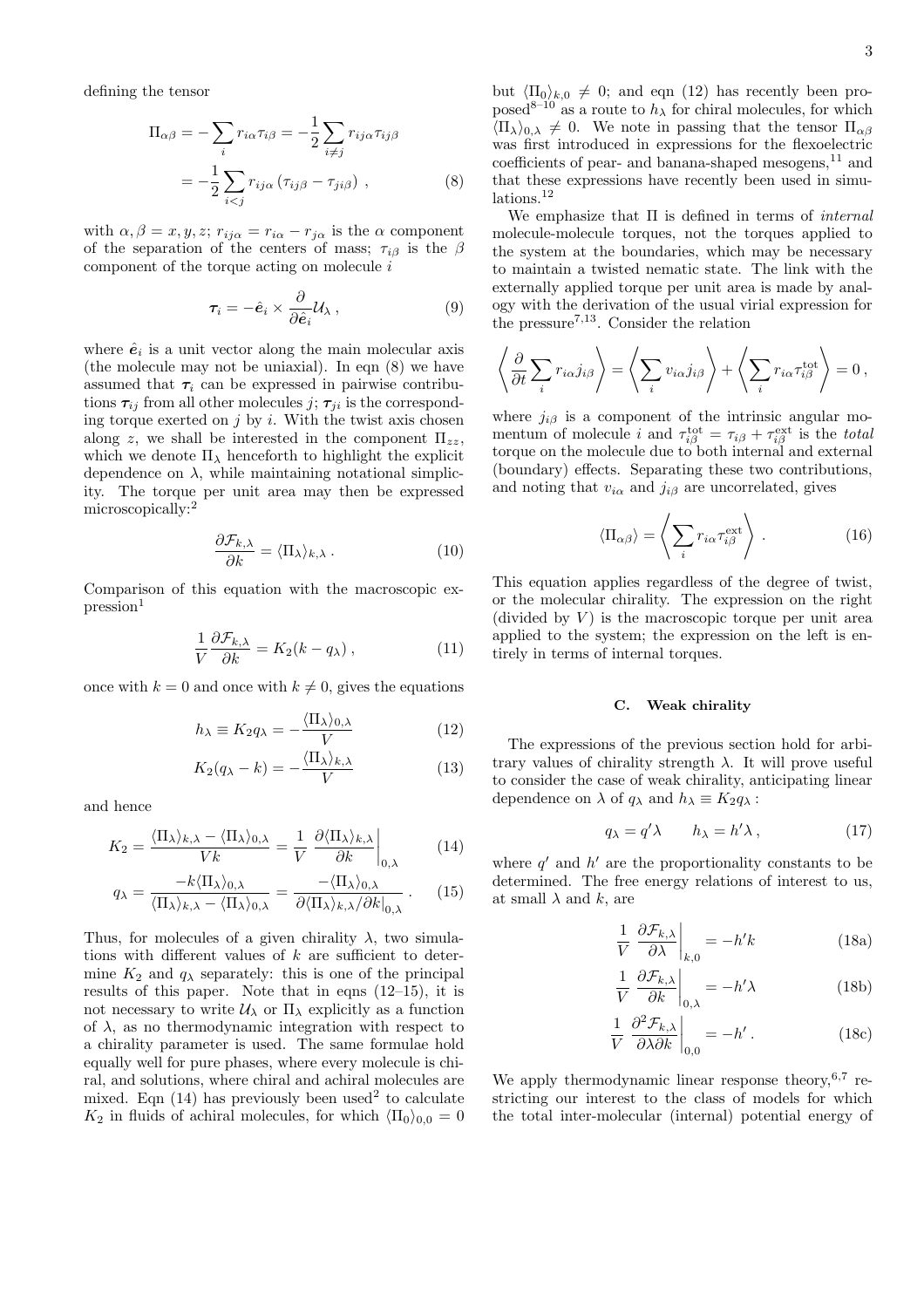the system,  $U_{\lambda}$ , may be decomposed into an achiral part  $\mathcal{U}^{\mathbf{a}}$  and a  $\lambda$ -independent chiral term  $\mathcal{U}^{\mathbf{c}}$  multiplied by a strength parameter  $\lambda$ :

$$
\mathcal{U}_{\lambda} = \mathcal{U}^{\rm a} + \lambda \mathcal{U}^{\rm c} \tag{19}
$$

each term is assumed, for convenience, to be pairwise additive. From the definition (8), we may decompose  $\Pi_{\lambda}$ into achiral and chiral parts, in the same way:

$$
\Pi_{\lambda} = \Pi^{a} + \lambda \Pi^{c} . \qquad (20)
$$

We must also carefully consider the imposed twist, generated in a simulation by using the boundary conditions described earlier. For the analysis presented here, it is convenient to consider that this twist is produced by applying an external potential, so  $\mathcal{U}^{\text{tot}} = \mathcal{U} + \mathcal{U}^{\text{ext}}$ . The pitch wavenumber k is determined by  $\mathcal{U}^{\text{ext}}$ , and we assume that we may divide it, like  $\mathcal{U}$ , into chiral and achiral  $\mathcal{U}^{\text{ext}}_{k,\lambda} = \mathcal{U}^{\text{ext},\text{a}}_k + \lambda \mathcal{U}^{\text{ext},\text{c}}_k$  $\kappa^{ext,c}$ . In carrying out linear response theory it is important to include both the internal and external potentials.

Now all the  $λ$ -dependence is explicit; for small  $λ$  we have: $6,7$ 

$$
\mathcal{F}_{k,\lambda} = \mathcal{F}_{k,0} + \lambda \langle \mathcal{U}^{\text{tot,c}} \rangle_{k,0} - \frac{1}{2} \lambda^2 \beta \left( \langle \mathcal{U}^{\text{tot,c2}} \rangle_{k,0} - \langle \mathcal{U}^{\text{tot,c2}} \rangle_{k,0} \right)
$$
\n
$$
- \langle \mathcal{U}^{\text{tot,c}} \rangle_{k,0}^2 + \cdots, \qquad (21)
$$

$$
\langle \mathcal{U}^{\mathbf{a}} \rangle_{k,\lambda} = \langle \mathcal{U}^{\mathbf{a}} \rangle_{k,0} - \lambda \beta \left( \langle \mathcal{U}^{\mathbf{a}} \mathcal{U}^{\text{tot,c}} \rangle_{k,0} - \langle \mathcal{U}^{\mathbf{a}} \rangle_{k,0} \langle \mathcal{U}^{\text{tot,c}} \rangle_{k,0} \right) + \cdots,
$$
\n(22)

$$
\langle \mathcal{U}^c \rangle_{k,\lambda} = \langle \mathcal{U}^c \rangle_{k,0} - \lambda \beta \left( \langle \mathcal{U}^c \mathcal{U}^{\text{tot},c} \rangle_{k,0} - \langle \mathcal{U}^c \rangle_{k,0} \langle \mathcal{U}^{\text{tot},c} \rangle_{k,0} \right) + \cdots, \qquad (23)
$$

$$
\langle \Pi^{a} \rangle_{k,\lambda} = \langle \Pi^{a} \rangle_{k,0} - \lambda \beta \left( \langle \Pi^{a} \mathcal{U}^{tot,c} \rangle_{k,0} - \langle \Pi^{a} \rangle_{k,0} \mathcal{U}^{tot,c} \rangle_{k,0} \right) + \cdots,
$$
\n(24)

$$
\langle \Pi^{c} \rangle_{k,\lambda} = \langle \Pi^{c} \rangle_{k,0} - \lambda \beta \left( \langle \Pi^{c} \mathcal{U}^{tot,c} \rangle_{k,0} - \langle \Pi^{c} \rangle_{k,0} \langle \mathcal{U}^{tot,c} \rangle_{k,0} \right) + \cdots
$$
 (25)

The k, 0 subscript refers to an average carried out at  $\lambda =$ 0 and in the presence of an external potential  $\mathcal{U}_k^{\text{ext},a}$  $_k^{\text{ext},a}$ , i.e. the external potential that produces the desired twist in a system of purely achiral molecules. Clearly  $\mathcal{U}_k^{\text{ext},a} = 0$ when  $k = 0$ , as a system of achiral molecules is already untwisted in the absence of external potentials.

Thus, we expect to see a linear dependence of measurable properties on  $\lambda$ : the zero-order term is related to the average values for achiral molecules under the same conditions of twist, while the first-order term reflects equilibrium correlations with  $\mathcal{U}^{\text{tot},c}$  in the  $\lambda = 0$  limit. From

eqns (5) and (18c) we obtain

$$
\left. \frac{\partial \mathcal{F}_{k,\lambda}}{\partial \lambda} \right|_{k,0} = \left\langle \mathcal{U}^{\text{tot},c} \right\rangle_{k,0} \Rightarrow
$$
\n
$$
h' = -\frac{1}{V} \left. \frac{\partial^2 \mathcal{F}_{k,\lambda}}{\partial k \partial \lambda} \right|_{0,0} = -\frac{1}{V} \left. \frac{\partial \left\langle \mathcal{U}^{\text{tot},c} \right\rangle_{k,0}}{\partial k} \right|_{0,0} . (26)
$$

With some  $care<sup>14</sup>$  this may be converted into a fluctuation expression valid at  $k = 0$ :

$$
h' = -\frac{1}{V} \left[ \langle \Pi^c \rangle_{0,0} - \beta \left( \langle \Pi_{\lambda} \mathcal{U}^{tot,c} \rangle_{0,0} - \langle \Pi_{\lambda} \rangle_{0,0} \langle \mathcal{U}^c \rangle_{0,0} \right) \right]
$$
  
= 
$$
-\frac{1}{V} \left[ \langle \Pi^c \rangle_{0,0} - \beta \langle \Pi^a \mathcal{U}^{tot,c} \rangle_{0,0} \right],
$$
 (27)

where we use  $\langle U^{\text{tot},c} \rangle_{0,0} = 0$  (see the appendix). An alternative derivation starts from eqn (10):

$$
\frac{\partial \mathcal{F}_{k,\lambda}}{\partial k}\Big|_{0,\lambda} = \langle \Pi_{\lambda} \rangle_{0,\lambda} \Rightarrow
$$

$$
h' = -\frac{1}{V} \frac{\partial^2 \mathcal{F}_{k,\lambda}}{\partial \lambda \partial k}\Big|_{0,0} = -\frac{1}{V} \frac{\partial \langle \Pi_{\lambda} \rangle_{0,\lambda}}{\partial \lambda}\Big|_{0,0} . (28)
$$

This last equation may be converted into a fluctuation average too:

$$
h' = -\frac{1}{V} \left[ \left\langle \frac{\partial \Pi_{\lambda}}{\partial \lambda} \right\rangle_{0,0} - \beta \left( \left\langle \Pi_{\lambda} \mathcal{U}^{\text{tot,c}} \right\rangle_{0,0} - \left\langle \Pi_{\lambda} \right\rangle_{0,0} \left\langle \mathcal{U}^{\text{tot,c}} \right\rangle_{0,0} \right] \right]
$$

$$
= -\frac{1}{V} \left[ \left\langle \Pi^{c} \right\rangle_{0,0} - \beta \left\langle \Pi^{a} \mathcal{U}^{\text{tot,c}} \right\rangle_{0,0} \right], \qquad (29)
$$

giving the same result as eqn (27). This equation may be simplified by making use of the hyper-virial theorem; thus

$$
-\beta \left\langle \Pi^{\rm a}_{\alpha\beta} \mathcal{U}^{\rm tot,c} \right\rangle_{0,0} = \sum_i \left\langle r_{i\alpha} \left( \tau^{\rm c}_{i\beta} + \tau^{\rm ext,c}_{i\beta} \right) \right\rangle_{0,0} = 0 \ .
$$

The final equality is obtained by using eqn (16), where the averages are evaluated at  $k = 0$  but at non-zero  $\lambda$ . A first-order expansion in powers of  $\lambda$  gives the required result. Hence, we arrive at

$$
h' = \frac{h_{\lambda}}{\lambda} = -\frac{\langle \Pi^c \rangle_{0,0}}{V}.
$$
 (30)

Eqn (14), evaluated in the limit  $\lambda \to 0$ , becomes

$$
K_2 = \frac{\langle \Pi^{\mathbf{a}} \rangle_{k,0}}{Vk} = \frac{1}{V} \left. \frac{\partial \langle \Pi^{\mathbf{a}} \rangle_{k,0}}{\partial k} \right|_{0,0}, \tag{31}
$$

where we use  $\langle \Pi^a \rangle_{0,0} = 0$ . We note that

$$
\left. \frac{\partial}{\partial \lambda} \langle \Pi^{\mathbf{a}} \rangle_{k,\lambda} \right|_{0,0} \propto \left\langle \Pi^{\mathbf{a}} \mathcal{U}^{\mathbf{c}} \right\rangle_{0,0} = 0
$$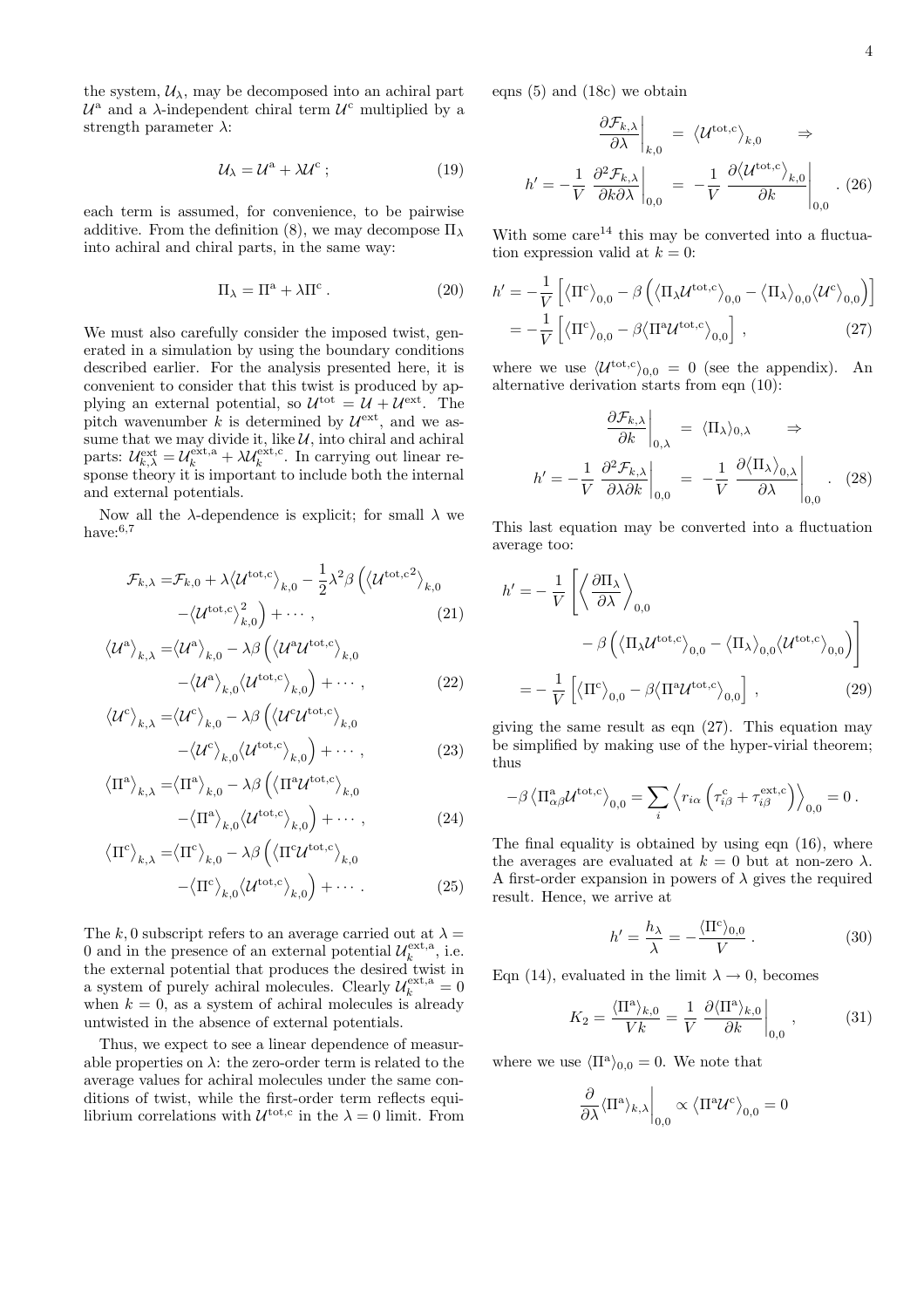which confirms the assumption made earlier, that  $K_2$  is independent of  $\lambda$  at low  $\lambda$ . Dividing eqn (30) by eqn (31) and substituting  $h_{\lambda} = K_2 q_{\lambda}$  gives

$$
q' = \frac{q_{\lambda}}{\lambda} = -\frac{\langle \Pi^{c} \rangle_{0,0}}{\langle \Pi^{a} \rangle_{k,0} / k} . \tag{32}
$$

Equations  $(30)$ – $(32)$ , valid for weakly chiral systems, constitute the second main set of results of this paper. They show that the key properties may be derived from just two measurements made on the achiral reference system: the ensemble average  $\langle \Pi^c \rangle_{0,0}$  of the chiral part of the torque per unit area, and the response of the achiral term to an applied twist,  $\langle \Pi^a \rangle_{k,0}/k$ . Bearing in mind that  $\langle \Pi^c \rangle_{k,0} = \langle \Pi^c \rangle_{0,0} + \mathcal{O}(k^2)$  (see the appendix), both measurements may be made, if desired, in a single simulation in twisted boundaries.

Since equations  $(30)$ – $(32)$  involve simple sums of pairwise functions, they will give information not only about systems in which all molecules are chiral, but also those in which just one molecule is chiral. If we define the pair average property, for an arbitrary pair 1 and 2,

$$
\langle \pi^{\rm c} \rangle = - \langle r_{12z} \tau^{\rm c}_{12z} \: , \rangle
$$

then for a system of  $N$  (weakly) chiral molecules

$$
h' = -\frac{\frac{1}{2}N(N-1)}{V}\langle \pi^c \rangle_{0,0},
$$

while for a dilute system of  $n$  chiral dopants, interacting with strength  $\lambda$  with the N achiral solvent molecules

$$
h'=-\frac{nN}{V}\langle\pi^{\rm c}\rangle_{0,0}\ .
$$

Note that, in this linear response regime, the coefficient may be expressed in terms of direct interactions between the dopant and the surroundings: perturbations of the liquid structure are secondary and would come in at higher order, as usual.<sup>6,7</sup> Lastly, in this regime, the above equations may easily be written in terms of the pair distribution function and used to predict the chiral properties of a wide range of perturbed molecular structures.

#### III. SIMULATION

To test the new method, we chose a simple model potential for rigid chiral mesogenic particles that is a linear combination of an achiral and a chiral term, each of which is as usual pairwise additive:

$$
\mathcal{U}_{\lambda} = \mathcal{U}^{\mathbf{a}} + \lambda \mathcal{U}^{\mathbf{c}} = \sum_{i < j} \left( u_{ij}^{\mathbf{a}} + \lambda \, u_{ij}^{\mathbf{c}} \right) \,. \tag{33}
$$

Each pair is described by the separation vector  $r_{ij}$  =  $r_i - r_j$  and the unit orientation vectors  $\hat{e}_i$  and  $\hat{e}_j$ . The achiral part is the popular Gay-Berne potential<sup>15</sup>

$$
u_{ij}^{\rm a} = u_{ij}^{\rm GB}(\mathbf{r}_{ij}, \hat{\mathbf{e}}_i, \hat{\mathbf{e}}_j)
$$
(34)  
=  $4\varepsilon(\hat{\mathbf{r}}_{ij}, \hat{\mathbf{e}}_i, \hat{\mathbf{e}}_j) [\varrho_{ij}^{-12}(\mathbf{r}_{ij}, \hat{\mathbf{e}}_i, \hat{\mathbf{e}}_j) - \varrho_{ij}^{-6}(\mathbf{r}_{ij}, \hat{\mathbf{e}}_i, \hat{\mathbf{e}}_j)]$ 

with reduced distance

$$
\varrho_{ij}(\boldsymbol{r}_{ij},\hat{\boldsymbol{e}}_i,\hat{\boldsymbol{e}}_j)=\frac{r_{ij}-\sigma(\hat{\boldsymbol{r}}_{ij},\hat{\boldsymbol{e}}_i,\hat{\boldsymbol{e}}_j)+\sigma_0}{\sigma_0}\,,\qquad(35)
$$

shape function

$$
\sigma(\hat{r}_{ij}, \hat{e}_i, \hat{e}_j) = \sigma_0 \left\{ 1 - \frac{\chi}{2} \left[ \frac{(\hat{r}_{ij} \cdot \hat{e}_i + \hat{r}_{ij} \cdot \hat{e}_j)^2}{1 + \chi \hat{e}_i \cdot \hat{e}_j} + \frac{(\hat{r}_{ij} \cdot \hat{e}_i - \hat{r}_{ij} \cdot \hat{e}_j)^2}{1 - \chi \hat{e}_i \cdot \hat{e}_j} \right] \right\}^{-1/2}, \quad (36)
$$

and energy function

$$
\varepsilon(\hat{\boldsymbol{r}}_{ij}, \hat{\boldsymbol{e}}_i, \hat{\boldsymbol{e}}_j) = \varepsilon_0[\varepsilon_1(\hat{\boldsymbol{e}}_i, \hat{\boldsymbol{e}}_j)]^\nu[\varepsilon_2(\hat{\boldsymbol{r}}_{ij}, \hat{\boldsymbol{e}}_i, \hat{\boldsymbol{e}}_j)]^\mu
$$
(37)  

$$
\varepsilon_1(\hat{\boldsymbol{e}}_i, \hat{\boldsymbol{e}}_j) = [1 - (\chi \hat{\boldsymbol{e}}_i \cdot \hat{\boldsymbol{e}}_j)^2]^{-1/2}
$$
(38)

$$
\varepsilon_{2}(\hat{r}_{ij}, \hat{e}_i, \hat{e}_j) = 1 - \frac{\chi'}{2} \left[ \frac{(\hat{r}_{ij} \cdot \hat{e}_i + \hat{r}_{ij} \cdot \hat{e}_j)^2}{1 + \chi' \hat{e}_i \cdot \hat{e}_j} + \frac{(\hat{r}_{ij} \cdot \hat{e}_i - \hat{r}_{ij} \cdot \hat{e}_j)^2}{1 - \chi' \hat{e}_i \cdot \hat{e}_j} \right]. (39)
$$

In the above equations  $\hat{r}_{ij} = r_{ij}/r_{ij}$ . The shape function is determined by a shape anisotropy parameter

$$
\chi = \frac{\kappa^2 - 1}{\kappa^2 + 1} \qquad \kappa = \frac{\sigma_{\text{end-end}}}{\sigma_{\text{side-side}}},\tag{40}
$$

and the energy function by a well-depth anisotropy parameter

$$
\chi' = \frac{\kappa'^{1/\mu} - 1}{\kappa'^{1/\mu} + 1} \qquad \kappa' = \frac{\varepsilon_{\text{side-side}}}{\varepsilon_{\text{end-end}}} \,. \tag{41}
$$

In eqns  $(37-41)$  we used the Berardi-Zannoni<sup>16</sup> parameter values  $\mu = 1, \nu = 3, \kappa = 3, \kappa' = 5$ . Henceforth, distance and energy units are defined so that in eqns (35–37)  $\sigma_0 = \varepsilon_0 = 1.$ 

For the chiral part of the potential we used the form proposed by Memmer and Kuball<sup>17</sup>

$$
u_{ij}^{\rm c} = u_{ij}^{\rm MK}(\mathbf{r}_{ij}, \hat{\mathbf{e}}_i, \hat{\mathbf{e}}_j)
$$
  
=  $4\varepsilon \varrho_{ij}^{-7}(\hat{\mathbf{e}}_i \times \hat{\mathbf{e}}_j \cdot \hat{\mathbf{r}}_{ij})(\hat{\mathbf{e}}_i \cdot \hat{\mathbf{e}}_j)$  (42)

where  $\varepsilon$  and  $\varrho_{ij}$  are the same functions appearing in the Gay-Berne potential. The combination  $(\hat{e}_i \times \hat{e}_j \cdot \hat{r}_{ij})(\hat{e}_i \cdot$  $\hat{e}_i$ ) is the simplest pseudo-scalar and head-tail symmetric expression that can be formed with  $\hat{r}_{ij}$ ,  $\hat{e}_i$ ,  $\hat{e}_j$ . The exponent of the separation-dependent term  $\varrho_{ij}^{-7}$  has the asymptotic  $r_{ij}^{-7}$  form of the multipole expansion of the chiral interaction energy arising from quantum mechanical fluctuations of the electron distribution (dispersion interactions).<sup>17–19</sup> It has been noted<sup>8–10</sup> that the leading term in a multipole expansion of an interaction potential based simply on summing site-site interactions must have a higher-order dependence on orientations than the  $(\hat{e}_i \times \hat{e}_j \cdot \hat{r}_{ij})(\hat{e}_i \cdot \hat{e}_j)$  term considered here: in this sense it is an idealized model.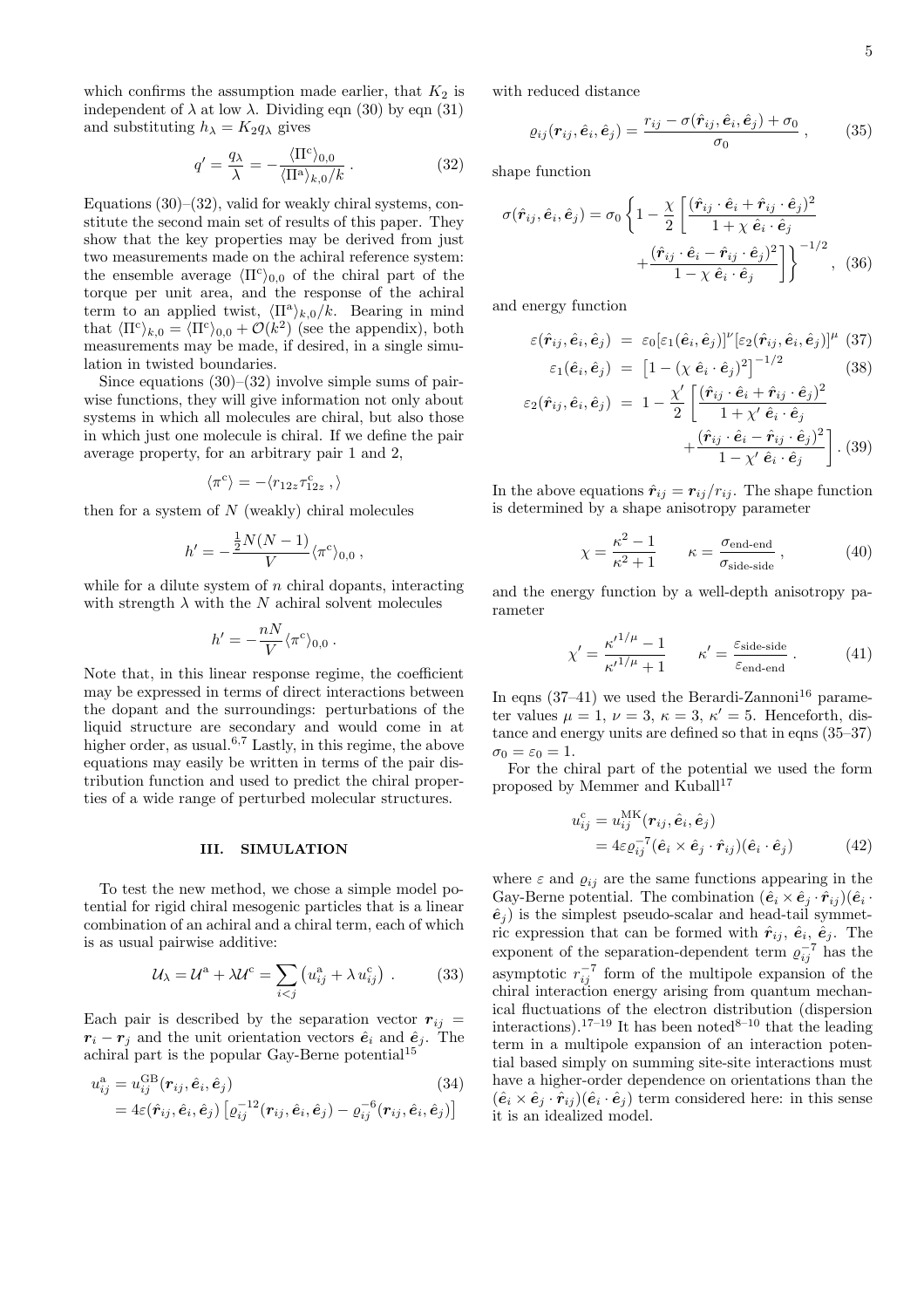Both parts of the pair potential were cut at the distance  $r_{\text{cut}} = 4\sigma_0$  and shifted by an orientation-dependent quantity:

$$
u_{ij}^{\mathbf{a}}(\mathbf{r}_{ij}, \hat{\mathbf{e}}_i, \hat{\mathbf{e}}_j)
$$
\n
$$
= \begin{cases} u_{ij}^{\text{GB}}(\mathbf{r}_{ij}, \hat{\mathbf{e}}_i, \hat{\mathbf{e}}_j) - u_{ij}^{\text{GB}}(\hat{\mathbf{r}}_{ij}r_{\text{cut}}, \hat{\mathbf{e}}_i, \hat{\mathbf{e}}_j), & r_{ij} < r_{\text{cut}} \\ 0, & r_{ij} \ge r_{\text{cut}}; \end{cases}
$$
\n(43)

a similar equation connects  $u_{ij}^{\rm c}$  with  $u_{ij}^{\rm MK}$ .

We conducted standard canonical ensemble Monte Carlo simulations<sup>20</sup> using  $N = 1024$  or 2048 particles in a rectangular box with side ratios  $L_x : L_y : L_z = 1 : 1 : 2$  or 1 : 1 : 4 respectively, and a number density of 0.3 (in the reduced units defined earlier). A snapshot of the 1024 particle system in twisted boundary conditions is given in Fig. 1. To help the comparison with twisted configu-



FIG. 1: Snapshot of the model system with  $N = 1024$  at  $T = 2.8$ ,  $\lambda = 0.01$  and  $kL_z = \pi/2$  (twisted PBCs).

rations where the director rotates in a plane perpendicular to the twist axis z, in conventional, untwisted PBCs when  $k = 0$  we constrained the director to the same  $xy$ plane by adding a term proportional to  $(Q_{xz}^2 + Q_{yz}^2)$  to the energy  $U_{\lambda}$  defined in eqn (33); Q is the order tensor:

$$
Q_{\alpha\beta} = \frac{1}{N} \sum_{i=1}^{N} \left( \frac{3}{2} \hat{e}_{i\alpha} \hat{e}_{i\beta} - \frac{1}{2} \delta_{\alpha\beta} \right) . \tag{44}
$$

We averaged 300 ( $N = 1024$ ) or 150 ( $N = 2048$ ) blocks of 2000 attempted moves per particle for each data point; we verified that the block size is sufficiently large that the block averages are independent from each other, and the run lengths such that the relative errors in simulation averages are about 1%; the maximum particle move displacement and rotation were both set to 0.1 to give an acceptance ratio of 50%. These calculations yielded  $K_2q_\lambda$  from thermodynamic integration, eqn (4), and from our new method, eqn (12) or, in the special case of weak chirality, eqn (30).

To have an independent estimate of  $K_2$ , that our new method gives separately from  $q_{\lambda}$ , eqn (14) or, for weak chirality, eqn (31), we accessed  $K_2$  through orientational order fluctuations, exploiting the fact<sup>21</sup> that in a 123 axis system where  $\langle \mathbf{Q} \rangle$  is diagonal with  $\hat{\mathbf{n}} = (0, 0, 1)$ , if a wave vector **k** is chosen such that  $k_2 = 0$ , then for  $k \to 0$ :

$$
\tilde{W}_{a3}(k_1, k_3) = \frac{9P_2^2 V k_B T}{4\langle |\tilde{Q}_{a3}(\mathbf{k})|^2 \rangle} \sim K_a k_1^2 + K_3 k_3^2 ,\qquad (45)
$$

with  $a = 1, 2$ . In this equation,  $P_2$  is the nematic order parameter, defined as the highest eigenvalue of  $\langle \mathbf{Q} \rangle$ , and  $\tilde{Q}(k)$  is the order tensor in reciprocal space:

$$
\tilde{Q}_{\alpha\beta}(\mathbf{k}) = \frac{V}{N} \sum_{i=1}^{N} \left( \frac{3}{2} \hat{e}_{i\alpha} \hat{e}_{i\beta} - \frac{1}{2} \delta_{\alpha\beta} \right) \exp(i\mathbf{k} \cdot \mathbf{r}_i).
$$
 (46)

For this calculation an extrapolation to  $k = 0$  is required: accordingly, we employed a large system of  $N = 16000$ molecules, and used a domain decomposition parallel molecular dynamics program. The molecular mass and moment of inertia were chosen to be unity, and in the reduced units of time so-defined, a time step  $\delta t = 0.003$ was found to give satisfactory energy conservation, using the RATTLE integration algorithm.<sup>22</sup> A simulation run length of 10<sup>6</sup> steps gave adequate sampling of the lowest frequency modes. To facilitate the analysis, the director-based 123 frame was fixed in coincidence with the xyz frame of the simulation box by adding two extra Lagrange multipliers to the dynamical equations so that  $Q_{xz} = Q_{yz} = 0$  at every time step.<sup>23</sup> We used an elongated box with side ratios  $L_x : L_y : L_z = 1 : 1 : 2$ . The kdependent simulation averages required in eqn (45) were sampled on a  $6\times6\times12$  grid of points in the xyz frame, and the resulting  $\tilde{W}_{a3}$  surfaces were fitted with 4th-degree polynomial functions of  $k_1^2$  and  $k_3^2$  constrained to pass through the origin  $\tilde{W}_{a3}(0,0) = 0$ . The 4th-order coefficients in the fits were very small, and the 1st-order coefficients gave the desired elastic constants. Apart from the improved, symplectic integrator with global Lagrange constraints on Q, we followed closely the procedure of Ref. 24.

### IV. RESULTS

With our Monte Carlo program we investigated thoroughly the temperature  $T = 2.8$  with  $N = 1024$  and values of chiral strength  $|\lambda| \leq 1.5$ . Although it has to be kept in mind that only values of  $|\lambda| \approx 0.01$  make physical sense if the particles are to be interpreted as molecules, we were interested in exploring the whole range where a uniform twisted nematic phase satisfying eqn (2) is (at least meta-) stable; we found this to be true for values  $|\lambda|$  < 1. In choosing values of k and  $\lambda$  we took advantage of the relations given in the appendix to symmetrize our results. Typical director angle profiles  $\phi(z)$ are shown in fig 2; the chiral part of the energy  $\langle U^c \rangle_{k,\lambda}$ , and the torque per unit area  $\langle \Pi_{\lambda} \rangle_{k,\lambda}$ , are plotted as functions of chirality strength  $\lambda$  in figs 3 and 4 respectively. For any given value of  $\lambda$ , we typically find one director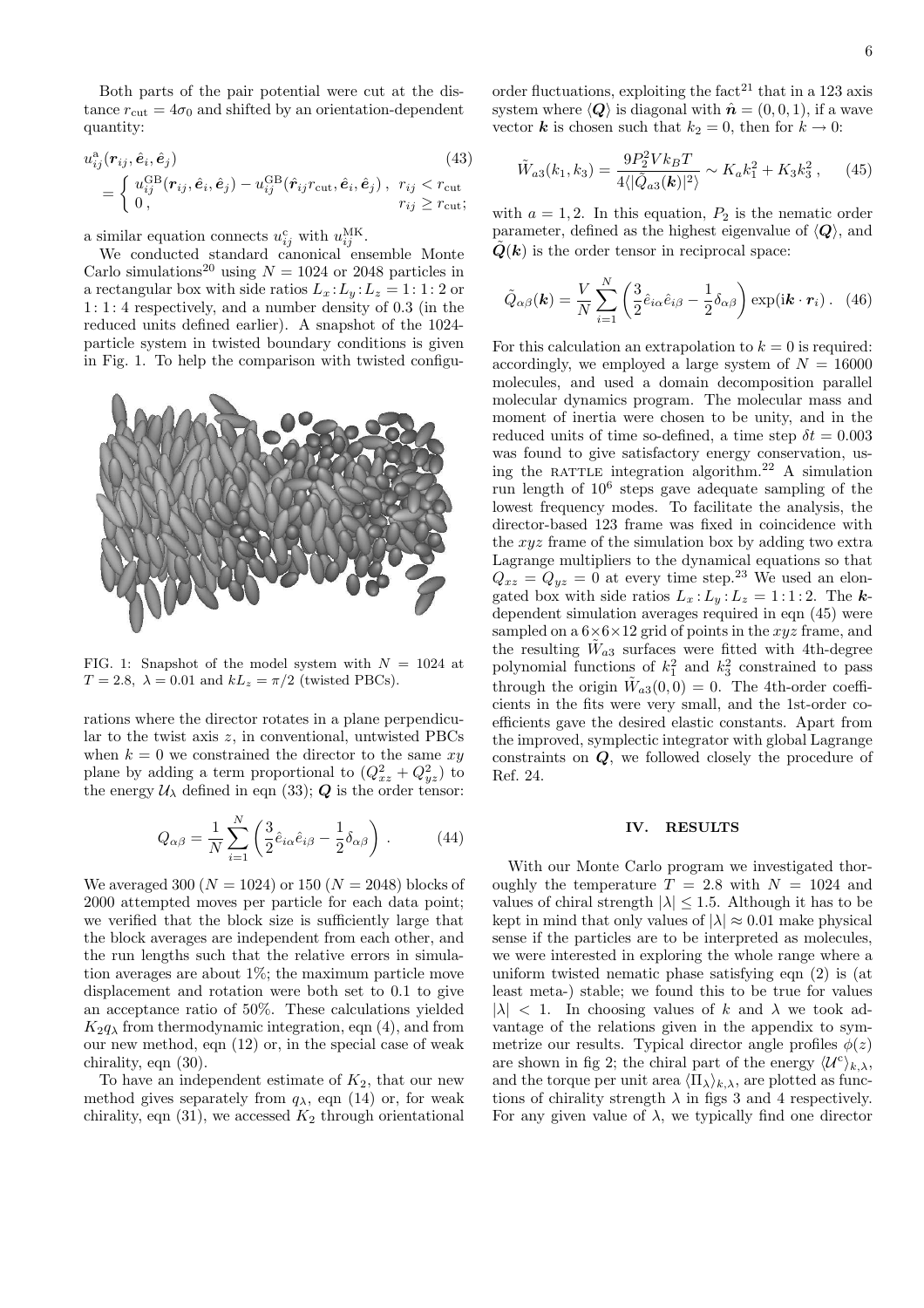

FIG. 2: The angle  $\phi$  as a function of  $z/L_z$ , eqn (2), for different metastable states of the system with  $N = 1024$  and  $T = 2.80$ . An arbitrary phase factor has been added so that  $\phi(0) = 0.$ 

TABLE I: Comparison between the new torque-measurement method and two reference methods: thermodynamic integration (for  $h' = K_2 q_\lambda/\lambda$ ) and order fluctuation analysis (for  $K<sub>2</sub>$ ; estimated statistical errors in the last quoted digits are given in parentheses. At the two higher temperatures we could not observe a uniformly twisted director according to eqn (2), and thus our analysis was applicable only for  $k = 0$ .

| T | N         | h!         |             | $K_2$      |             |
|---|-----------|------------|-------------|------------|-------------|
|   |           | Torque     | Integration | Torque     | Fluctuation |
|   |           | eqn $(28)$ | eqn $(4)$   | eqn $(14)$ | eqn $(45)$  |
|   | 2.80 1024 | 1.08(1)    | 0.94(2)     | 4.55(2)    |             |
|   |           |            |             |            | 4.54(11)    |
|   | 2.80 2048 | 1.08(1)    | 1.08(2)     | 4.68(3)    |             |
|   | 3.40 1024 | 0.63(1)    |             |            | 1.98(5)     |
|   | 3.45 1024 | 0.56(1)    |             |            | 1.59(4)     |

configuration of well-defined wavenumber  $k$  which is stable in each of the two boundary conditions (untwisted and twisted). An exception is the low-chirality range  $-0.2 \leq \lambda \leq 0.20$  for which we observed three stable states,  $kL_z = 0$  and  $kL_z = \pm \pi/2$ . On increasing the chirality we observed spontaneous jumps in  $kL_z$ :  $0 \rightarrow \pi$ at  $\lambda \approx 0.5$ ,  $\pi/2 \rightarrow 3\pi/2$  at  $\lambda = 0.7$ , with symmetrical jumps in the negative  $\lambda$  direction. The twist remains uniform until about  $\lambda \simeq 1$ ; beyond this point progressive deviations from a linear  $\phi(z)$  profile arise. This may correspond to mesophases other than the twisted nematic, that have been described elsewhere.<sup>17</sup> We were not interested in studying them further, because the method we are presenting here is based on a uniformly twisted director, eqn  $(2)$ .

For constant wavenumber  $k$ , and over the range where  $\phi(z)$  is linear,  $\langle \mathcal{U}^c \rangle_{k,\lambda}$  varies linearly with  $\lambda$ ; this is in agreement with the prediction of linear response theory,



FIG. 3: Chiral part of the internal energy density  $\langle \mathcal{U}^c \rangle_{k,\lambda}/V$ as a function of the chiral strength  $\lambda$ , at various twist wavenumbers k for the system with  $N = 1024$  and  $T = 2.8$ . Where the twist is uniform the dependence is linear. Circles:  $kL_z = 0$ . Squares:  $kL_z = \pm \pi/2$ . Diamonds:  $kL_z = \pm \pi$ . Triangles:  $kL_z = \pm 3\pi/2$ . Positive values of k correspond to positive  $\lambda$  and vice versa. The slope of the full lines (one for each  $k$  value) and the spacing among them are determined by a linear fit, eqn (23), to the  $kL_z = 0$  and  $kL_z = \pi/2$ results which determine  $K_2q_\lambda$  from thermodynamic integration, eqn (48). Error bars have been omitted in this and the following figures because they are about the same size as the symbols used for the data points.

eqn (23).  $\langle \Pi_{\lambda} \rangle_{k,\lambda}$  also varies linearly with  $\lambda$ . In fact, the torque measurements conform to the behaviour discussed in connection with eqns  $(30)$ – $(32)$ , and in the Appendix: we see that  $\langle \Pi^c \rangle_{k,\lambda}$  is essentially independent of both  $\lambda$ and k for all of our simulations, while  $\langle \Pi^a \rangle_{0,0}$  vanishes, and  $\langle \Pi^{\mathbf{a}} \rangle_{k,\lambda}$  is independent of  $\lambda$  for fixed k. Therefore, the linear variation of  $\langle \Pi_{\lambda} \rangle_{k,\lambda}$  with  $\lambda$  at fixed k arises simply through the explicit factor  $\lambda$  in the definition (20).

These simplifying features make the computation of the integral on the left side of eqn (5) particularly easy: fitting a line, eqn (23), to  $\langle \mathcal{U}^c \rangle_{k,\lambda}$  in the interval  $|\lambda| \leq 0.7$ for  $kL_z = \pi/2$  yields simply

$$
\Delta \mathcal{F}_{k,\pm\lambda} = 2\lambda \langle \mathcal{U}^c \rangle_{k,0} \tag{47}
$$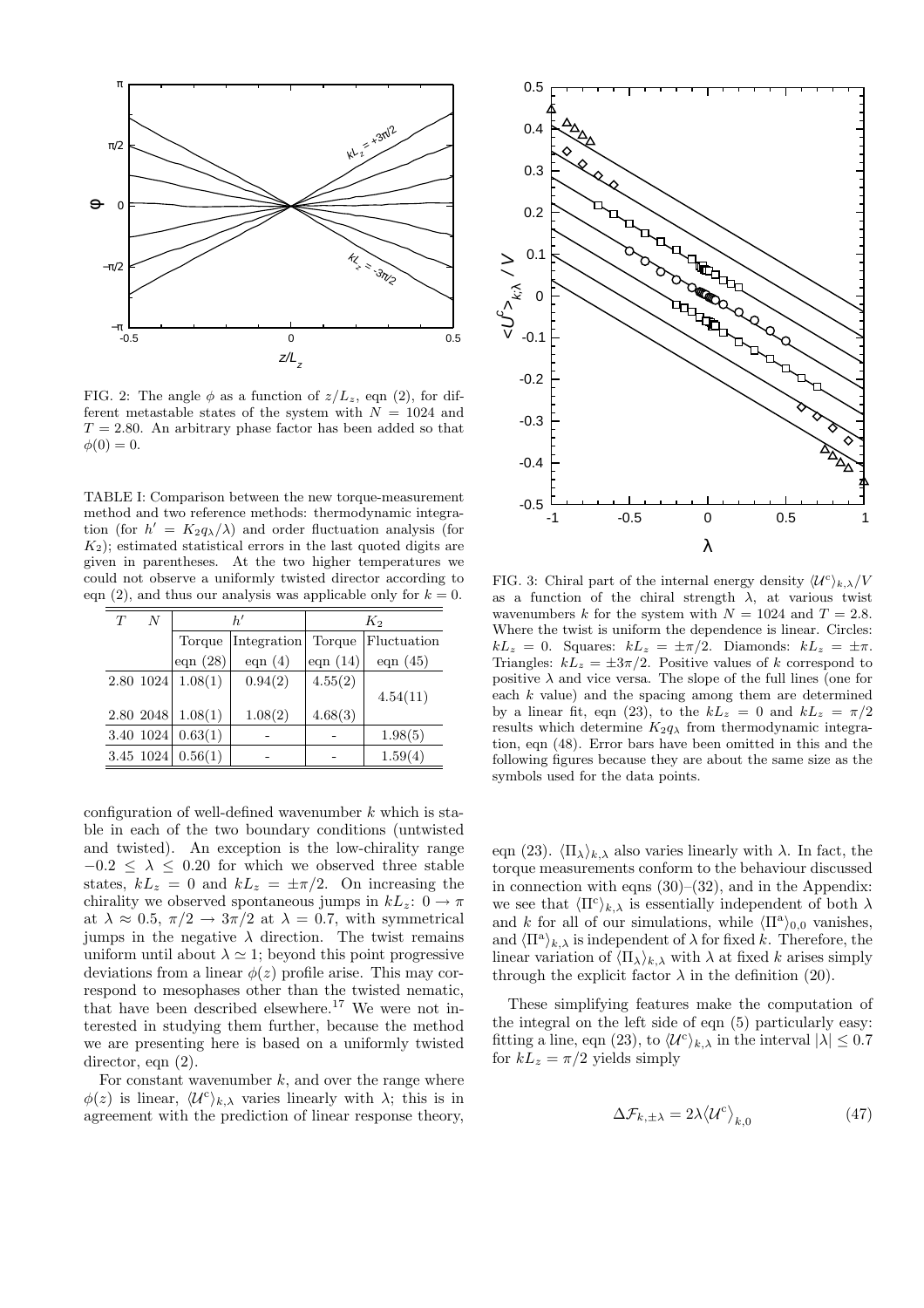

FIG. 4: Torque per unit area  $\langle \Pi_{\lambda} \rangle_{k,\lambda}/V$ , and components  $\langle \Pi^{\alpha} \rangle_{k,\lambda}/V$  (full symbols) and  $\langle \Pi^{c} \rangle_{k,\lambda}/V$  as functions of the chiral strength  $\lambda$ , at various twist wavenumbers, for the system with  $N = 1024$  and  $T = 2.80$ . Where the twist is uniform the dependence is linear. The slope of the full lines in the uppermost graph (one for each k value) gives  $h'$ , eqn (28), and hence  $h_{\lambda} = K_2 q_{\lambda}$ , eqn (12); the distance between them gives  $K_2$ , eqn (14). Arrows indicate the two values  $\langle \Pi^c \rangle_{k,0}/V$  (with  $k = 0$  or  $k \neq 0$ ) and  $\langle \Pi^a \rangle_{k,0}/V$  (with  $k \neq 0$ ) which in the case of weak chirality may be measured in the achiral system to yield the same quantities through eqns (30) and (31). Notation as for Fig. 3.

and inserting this into eqn (4)

$$
h' = \frac{K_2 q_\lambda}{\lambda} = -\frac{\langle \mathcal{U}^c \rangle_{k,0}}{V k};\tag{48}
$$

see also eqn (26). The results are reported in table I together with the results from torque measurement according to eqn (28); see also fig 4. Moreover, table I shows the value of  $K_2$  from torque measurement, eqn  $(14)$ , and from order fluctuation analysis, eqn (45). Note, in fig 4, that  $\langle \Pi_{\lambda} \rangle_{k,\lambda} - \langle \Pi_{\lambda} \rangle_{0,\lambda}$ , and thus  $K_2$ , is independent of  $\lambda$ ; the order fluctuation calculation was done with  $\lambda = 0$ .

The agreement between torque measurement and thermodynamic integration measurement of  $h'$  is much better for the 1:1:4 box of the  $N = 2048$  system than for the 1: 1: 2 box of the  $N = 1024$  system. This is most likely a finite-size effect due to the higher value of  $k$  in the smaller box, affecting the thermodynamic integration value, because h' is found by torque measurement with  $k = 0$ . The agreement between different measurements of  $K_2$  is within the sum of the estimated standard deviations; by chance, it is better in the smaller system.

We repeated the above calculations at  $T = 3.40$  and  $T = 3.45$  varying  $\lambda$  in a narrower range  $|\lambda| \leq 0.05$  at intervals of 0.01. The choice of these temperatures was motivated by the availability in the literature of reference values for  $K_2$  from order fluctuations,<sup>24</sup> though we ended up recalculating them with our improved director constraint algorithm mentioned above, that we developed to compute the reference value for  $K_2$  at  $T = 2.80$ . Our new fluctuation values for  $K_2$  at  $T = 3.40$  and  $T = 3.45$ are 15% higher than the old ones. Unfortunately at these temperatures we could not observe a uniformly twisted director according to eqn (2), and thus our analysis was applicable only for  $k = 0$ , i.e. we could calculate only  $h'$ ; the values are reported in table I. We believe that the director nonuniformity at these higher temperatures is due to the proximity of the nematic-isotropic transition temperature, here  $T = 3.57$ <sup>16</sup> the free energy barriers around the metastable states are lower and can be crossed more easily. Indeed we observed the helix switching back and forth between its two possible senses of rotation. Although it restricts our calculations, this switching is an interesting phenomenon that has received theoretical attention recently, <sup>25</sup> and here we confirm that it can be observed with computer simulation.

#### V. DISCUSSION

We have shown how the equilibrium pitch  $q_{\lambda}$  of chiral nematics can be found by computer simulation sampling the torque per unit area  $\Pi_{\lambda}$  in twisted and untwisted director configurations, as an alternative to thermodynamic integration; moreover, the  $K_2$  elastic constant is a by-product of the calculation instead of a required input parameter to be found by another method like an analysis of the order fluctuations<sup>24</sup> or of the direct correlation function.<sup>26–30</sup> The route to  $q_{\lambda}$  and  $K_2$  through  $\langle \Pi_{\lambda} \rangle$  is more convenient than with thermodynamic integration or order fluctuation because the data analysis is easier and the computational effort smaller. With respect to thermodynamic integration there is the additional advantage that the simulation giving  $h_{\lambda} = K_2 q_{\lambda}$ can be done with  $k = 0$  and thus in a fairly small box; we have confirmed the practicality of the approach proposed in Refs 8–10. Of course, the separate determination of  $K_2$  by this method requires an additional simulation at  $k \neq 0$ , as suggested in Ref. 2.

In the linear response regime, for weak chirality, we have demonstrated the possibility of calculating the helicity parameter  $h' = K_2 q_\lambda / \lambda$  directly from simulations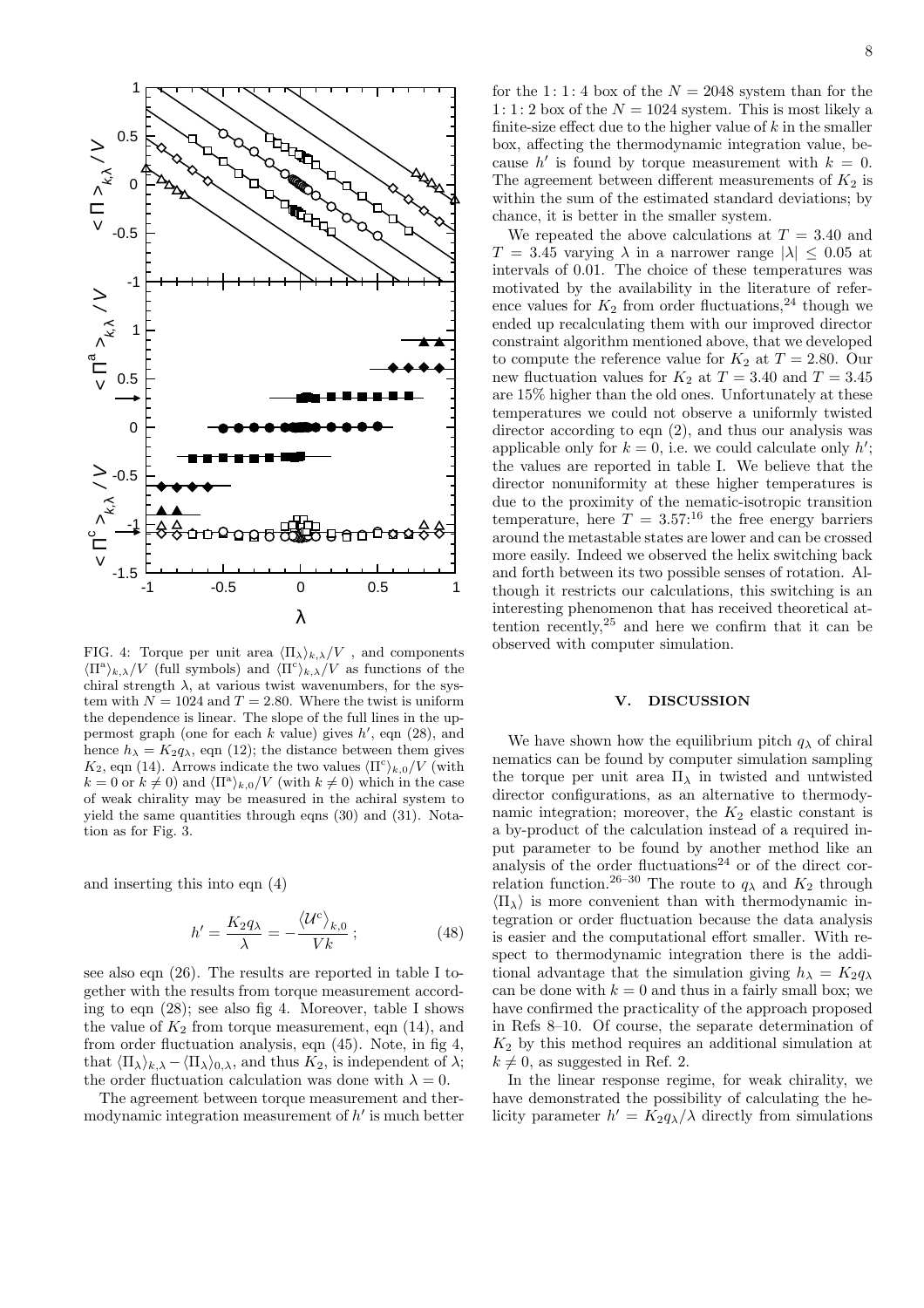in the untwisted and achiral reference system: this allows one to obtain results for a range of weakly chiral systems from simulations of a single reference system, and to isolate the features in the molecular interactions and pair structure responsible for chirality. If a simulation in twisted boundaries is performed, for example to compute  $K_2$ , then the same simulation may be used to calculate  $h'$  at the same time, since this quantity does not vary (to first order) with twist. However, we should emphasize again that the torque measurements are not restricted to the weakly chiral limit, nor do they require one to separate the interaction potential into chiral and achiral parts. Our prototype simulations can be repeated with realistic models of actual mesogens to compare with experimental measurements, at the price of a larger computational effort, if good force field parameters are available.

#### Acknowledgments

This work was supported by EPSRC, the British Council through the ARC program, and the Leverhulme Foundation. Part of this work was carried out while GG and MPA were at the H. H. Wills Physics Laboratory, University of Bristol. Part of the work was carried out while MPA was on study leave at the Max Planck Institute for Polymer Research, Mainz, and the Institute for Physics, University of Mainz: the support of the Alexander von Humboldt Foundation through a Research Fellowship, and the hospitality of K. Kremer and K. Binder are gratefully acknowledged. Monte Carlo simulations were run on DEC Alpha workstations, a SGI Origin 2000 provided by the Joint Research Equipment Initiative, and a Beowulf PC cluster at Bristol; and on a SuSE SALT PC cluster and Compaq workstations at Bielefeld. Molecular dynamics simulations were run on the Edinburgh Cray T3E, using the code gbmega of the Complex Fluids Consortium. The authors acknowledge a helpful conversation with M. A. Osipov.

# APPENDIX A: SYMMETRY PROPERTIES

Here we derive some symmetry relations which simplify the analysis in the main text. We assume that the potential energy may be written in the form of eqn (19), and the torque per unit area as in eqn (20):

$$
\mathcal{U}_\lambda(\boldsymbol{r},\boldsymbol{e}) = \mathcal{U}^\mathrm{a}(\boldsymbol{r},\boldsymbol{e}) + \lambda \mathcal{U}^\mathrm{c}(\boldsymbol{r},\boldsymbol{e}) \\ \Pi_\lambda(\boldsymbol{r},\boldsymbol{e}) = \Pi^\mathrm{a}(\boldsymbol{r},\boldsymbol{e}) + \lambda \Pi^\mathrm{c}(\boldsymbol{r},\boldsymbol{e})\,,
$$

<sup>∗</sup> Author for correspondence. Electronic mail:

- germano@physik.uni-bielefeld.de
- $1$  P. G. de Gennes and J. Prost, The Physics of Liquid Crystals (Clarendon Press, Oxford, 1995).

where  $\mathcal{U}^{\mathsf{a}}, \mathcal{U}^{\mathsf{c}}, \Pi^{\mathsf{a}}$  and  $\Pi^{\mathsf{c}}$  are all independent of the chirality parameter  $\lambda$ ; we have abbreviated all molecular coordinates and orientation vectors as  $r$ ,  $e$  respectively. Symmetry with respect to inversion  $r \rightarrow -r, e \rightarrow -e$ ,  $\lambda \rightarrow -\lambda$  implies

$$
\mathcal{U}_{-\lambda}(-r,-e) = \mathcal{U}_{\lambda}(r,e) \qquad \Pi_{-\lambda}(-r,-e) = -\Pi_{\lambda}(r,e) \n\mathcal{U}^{a}(-r,-e) = \mathcal{U}^{a}(r,e) \qquad \Pi^{a}(-r,-e) = -\Pi^{a}(r,e) \n\mathcal{U}^{c}(-r,-e) = -\mathcal{U}^{c}(r,e) \qquad \Pi^{c}(-r,-e) = \Pi^{c}(r,e) .
$$

The achiral Gay-Berne potential and the chiral Memmer-Kuball potential are easily shown to satisfy the above equations. Symmetry dictates that the canonical ensemble distribution function  $\rho_{k,\lambda}(r,e)$  satisfies

$$
\varrho_{-k,-\lambda}(-\bm{r},-\bm{e})=\varrho_{k,\lambda}(\bm{r},\bm{e})
$$

and this allows the following relations to be straightforwardly derived:

$$
\langle \mathcal{U}_{-\lambda} \rangle_{-k,-\lambda} = \langle \mathcal{U}_{\lambda} \rangle_{k,\lambda} \qquad \langle \Pi_{-\lambda} \rangle_{-k,-\lambda} = - \langle \Pi_{\lambda} \rangle_{k,\lambda}
$$

$$
\langle \mathcal{U}^{\mathbf{a}} \rangle_{-k,-\lambda} = \langle \mathcal{U}^{\mathbf{a}} \rangle_{k,\lambda} \qquad \langle \Pi^{\mathbf{a}} \rangle_{-k,-\lambda} = - \langle \Pi^{\mathbf{a}} \rangle_{k,\lambda}
$$

$$
\langle \mathcal{U}^{\mathbf{c}} \rangle_{-k,-\lambda} = - \langle \mathcal{U}^{\mathbf{c}} \rangle_{k,\lambda} \qquad \langle \Pi^{\mathbf{c}} \rangle_{-k,-\lambda} = \langle \Pi^{\mathbf{c}} \rangle_{k,\lambda}.
$$

Hence, the  $k \to 0$ ,  $\lambda \to 0$  limits of  $\langle U^c \rangle$  and  $\langle \Pi^a \rangle$  vanish:

$$
\langle \mathcal{U}^c \rangle_{0,0} = 0 \qquad \langle \Pi^a \rangle_{0,0} = 0 \, .
$$

The corresponding limiting values of  $\langle U^{\mathbf{a}} \rangle_{0,0}$  and  $\langle \Pi^{\mathbf{c}} \rangle_{0,0}$ do not vanish, but the above symmetry relations dictate that their gradients with respect to k and  $\lambda$  are zero:

$$
\frac{\partial}{\partial k} \left\langle \mathcal{U}^{\mathbf{a}} \right\rangle_{k,\lambda} \bigg|_{0,0} = \frac{\partial}{\partial \lambda} \left\langle \mathcal{U}^{\mathbf{a}} \right\rangle_{k,\lambda} \bigg|_{0,0} = 0
$$
  

$$
\frac{\partial}{\partial k} \left\langle \Pi^{\mathbf{c}} \right\rangle_{k,\lambda} \bigg|_{0,0} = \frac{\partial}{\partial \lambda} \left\langle \Pi^{\mathbf{c}} \right\rangle_{k,\lambda} \bigg|_{0,0} = 0.
$$

The corresponding thermodynamic linear response coefficients vanish, for instance

$$
\left.\frac{\partial}{\partial \lambda}\left\langle \Pi^c\right\rangle_{k,\lambda}\right|_{0,0}=0\qquad \Leftrightarrow\qquad \left\langle \Pi^c\mathcal{U}^c\right\rangle_{0,0}=0\,.
$$

- $2^{\circ}$  M. P. Allen and A. J. Masters, Molec. Phys. 79, 277 (1993).
- <sup>3</sup> M. P. Allen, Phys. Rev. E 47, 4611 (1993).
- <sup>4</sup> P. J. Camp, Molec. Phys. 91, 381 (1997).
- <sup>5</sup> M. J. Cook and M. R. Wilson, J. Chem. Phys. 112, 1560